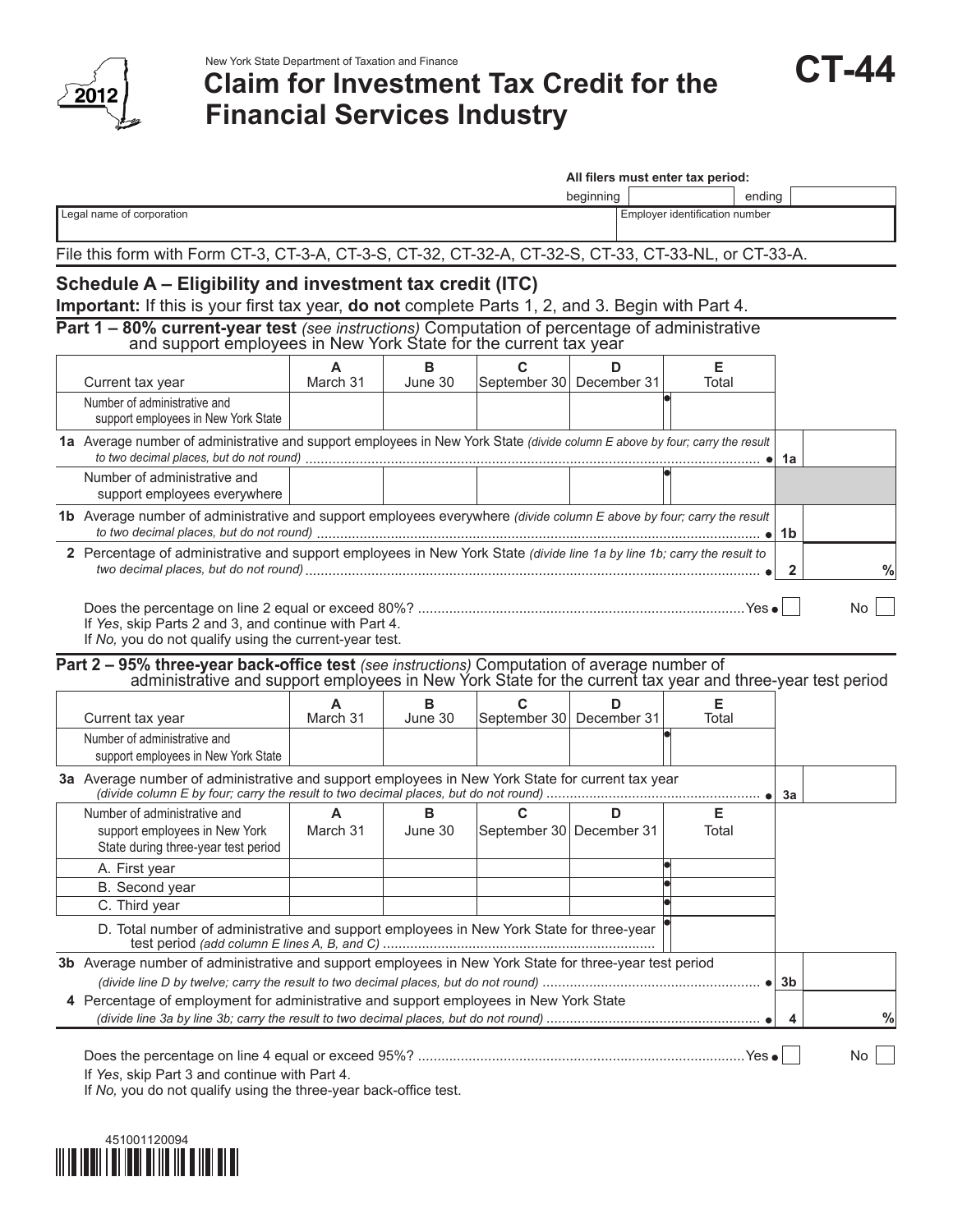| Current tax year                                                                                                                                                                                                                            | A<br>March 31 | в<br>June 30 | September 30 | D<br>December 31 | Е<br>Total |          |  |
|---------------------------------------------------------------------------------------------------------------------------------------------------------------------------------------------------------------------------------------------|---------------|--------------|--------------|------------------|------------|----------|--|
| Number of employees in<br><b>New York State</b>                                                                                                                                                                                             |               |              |              |                  |            |          |  |
| <b>5a</b> Average number of employees in New York State during the current tax year <i>(divide column E by four)</i><br>5b Number of employees in New York State on the last day of your first tax year in which you were subject to tax in |               |              |              |                  |            | 5а<br>5b |  |
| 6.                                                                                                                                                                                                                                          |               |              |              |                  |            |          |  |

#### **Part 4 – Computation of ITC** *(see instructions)*

| $\mathbf{r}$ and $\mathbf{r}$<br>A<br>Description of property | $\mathbf{r}$<br>$\overline{B}$<br>Principal use | $\overline{c}$<br>Date<br>acquired | D<br>Life<br>(years) | $\overline{E}$<br>Investment<br>credit base | F<br>(column E × appropriate rate;<br>see Rate schedule 1) |
|---------------------------------------------------------------|-------------------------------------------------|------------------------------------|----------------------|---------------------------------------------|------------------------------------------------------------|
|                                                               |                                                 |                                    |                      |                                             |                                                            |
|                                                               |                                                 |                                    |                      |                                             |                                                            |
|                                                               |                                                 |                                    |                      |                                             |                                                            |
|                                                               |                                                 |                                    |                      |                                             |                                                            |
|                                                               |                                                 |                                    |                      |                                             |                                                            |
|                                                               |                                                 |                                    |                      |                                             |                                                            |
|                                                               |                                                 |                                    |                      |                                             |                                                            |
|                                                               |                                                 |                                    |                      |                                             |                                                            |
|                                                               |                                                 |                                    |                      |                                             |                                                            |
|                                                               |                                                 |                                    |                      |                                             |                                                            |
| Amount from attached list                                     |                                                 |                                    |                      |                                             |                                                            |

#### **Rate schedule 1 – ITC rates to be used in Schedule A, Part 4**

5% (.05) on first \$350,000,000 of investment credit base

4% (.04) on excess of \$350,000,000 of investment credit base

A New York S corporation must compute its ITC at the rate of 4% (.04). The pro-rata share of the ITC will be allowed to each individual shareholder.

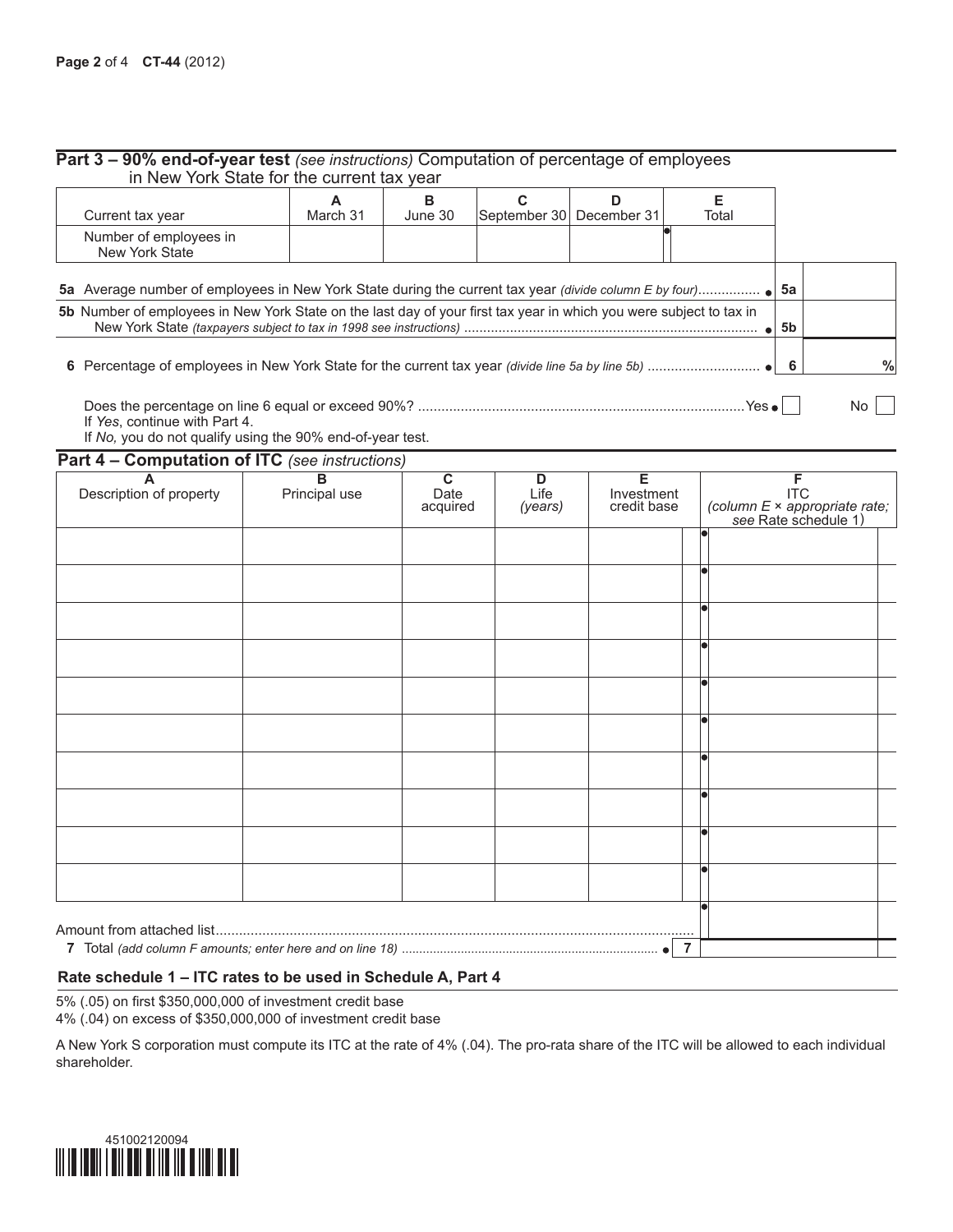#### **Schedule B – Employment incentive credit (EIC)** *(Article 9-A only; see instructions)*

|    | Part 1 – Eligibility for EIC                                     |      |          |         |                          |   |                            |         |                 |
|----|------------------------------------------------------------------|------|----------|---------|--------------------------|---|----------------------------|---------|-----------------|
|    |                                                                  | A    | B        | C       | D                        | Е | F                          | G       | H*              |
|    |                                                                  | Year | March 31 | June 30 | September 30 December 31 |   | Total<br>$(B + C + D + E)$ | Average | Percent<br>$\%$ |
|    | A. Use with Part 2, line 12;<br>first succeeding year            |      |          |         |                          |   |                            |         |                 |
| 8  | Number of New York<br>State employees in<br>the current tax year |      |          |         |                          |   |                            |         |                 |
| 9  | Number of New York<br>State employees in<br>employment base year |      |          |         |                          |   |                            |         |                 |
| В. | Use with Part 2, line 13;<br>second succeeding year              |      |          |         |                          |   |                            |         |                 |
| 10 | Number of New York<br>State employees in<br>the current tax year |      |          |         |                          |   |                            |         |                 |
| 11 | Number of New York<br>State employees in<br>employment base year |      |          |         |                          |   |                            |         |                 |

\* Divide the average number of employees in the current tax year by the average number of employees in base year. Carry  the result to two decimal places, but do not round.

#### **Part 2 – Computation of EIC**

|                                                                                                      | Tax year in which<br>ITC.<br>was allowed | в<br>Amount of investment credit<br>base on which original<br>ITC<br>was allowed | EIC.<br>(multiply column B by the rate<br>from Rate schedule 2 below) |
|------------------------------------------------------------------------------------------------------|------------------------------------------|----------------------------------------------------------------------------------|-----------------------------------------------------------------------|
| 12 Information for first succeeding year; use<br>percentage on line 9, column H, to determine rate   |                                          |                                                                                  |                                                                       |
| 13 Information for second succeeding year; use<br>percentage on line 11, column H, to determine rate |                                          |                                                                                  |                                                                       |
|                                                                                                      |                                          | 14                                                                               |                                                                       |

#### **Rate schedule 2 – EIC rate to be used in Schedule B, Part 2**

**Employment requirement at least Kates** 101% but less than 102% 1½% (.015) of investment credit base

102% but less than 103% 2% (.02) of investment credit base 103% 2½% (.025) of investment credit base